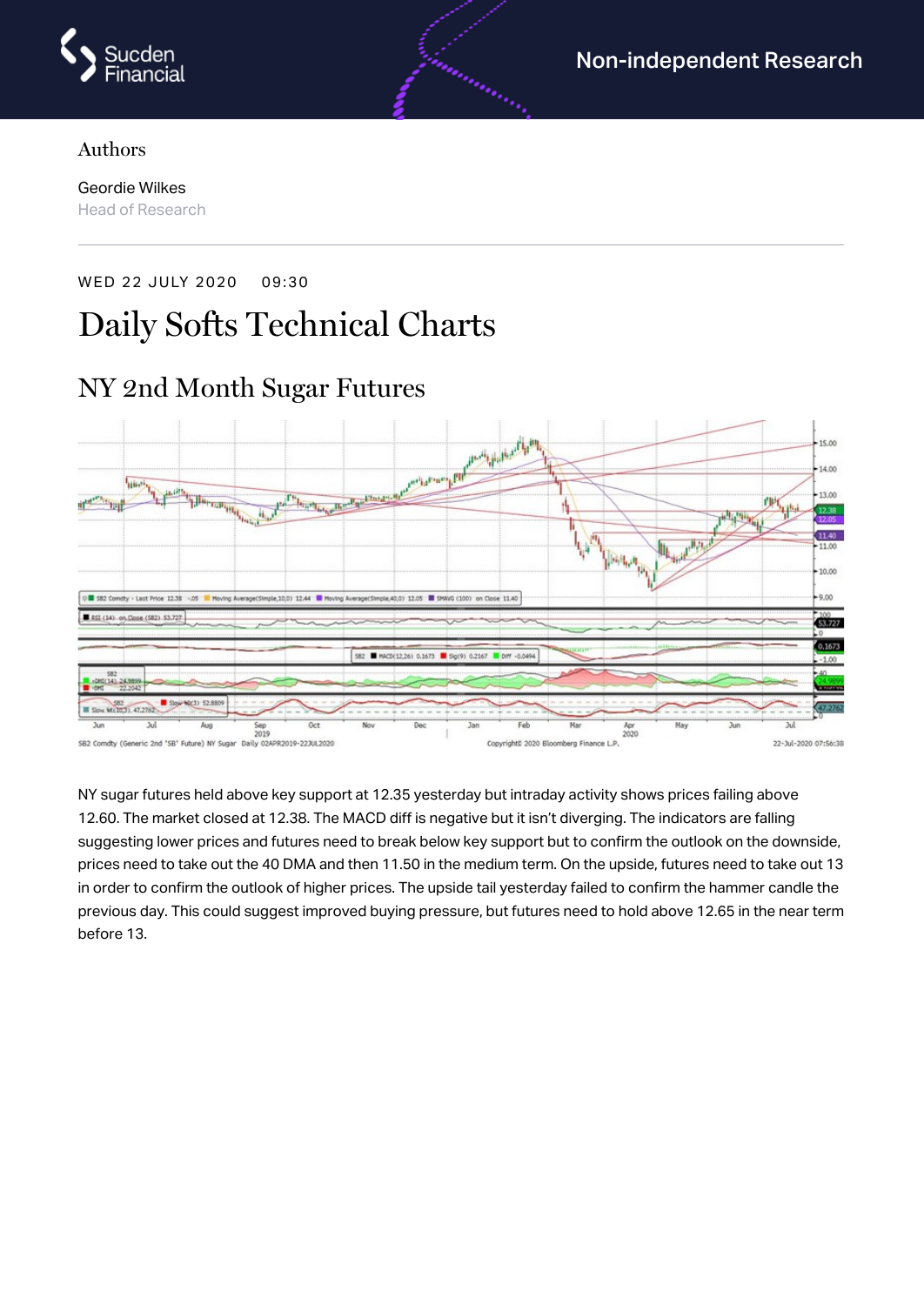## Ldn 2nd Month Sugar Futures



Ldn sugar futures failed into the 40 DMA yesterday as lack of appetite for prices prompted futures to close at 350,90. The stochastics are rising towards overbought and the MACD diff negative but lacks conviction. The RSI also lacks conviction but in order to regain upside conviction prices need to take out the 40DMA, secondary resistance stands at trend resistance at 360 before targeting the long term resistance at 380. On the downside, the reaffirmation of resistance at the 40 DMA could trigger losses back through the 100 DMA before the lower prices at 334.80.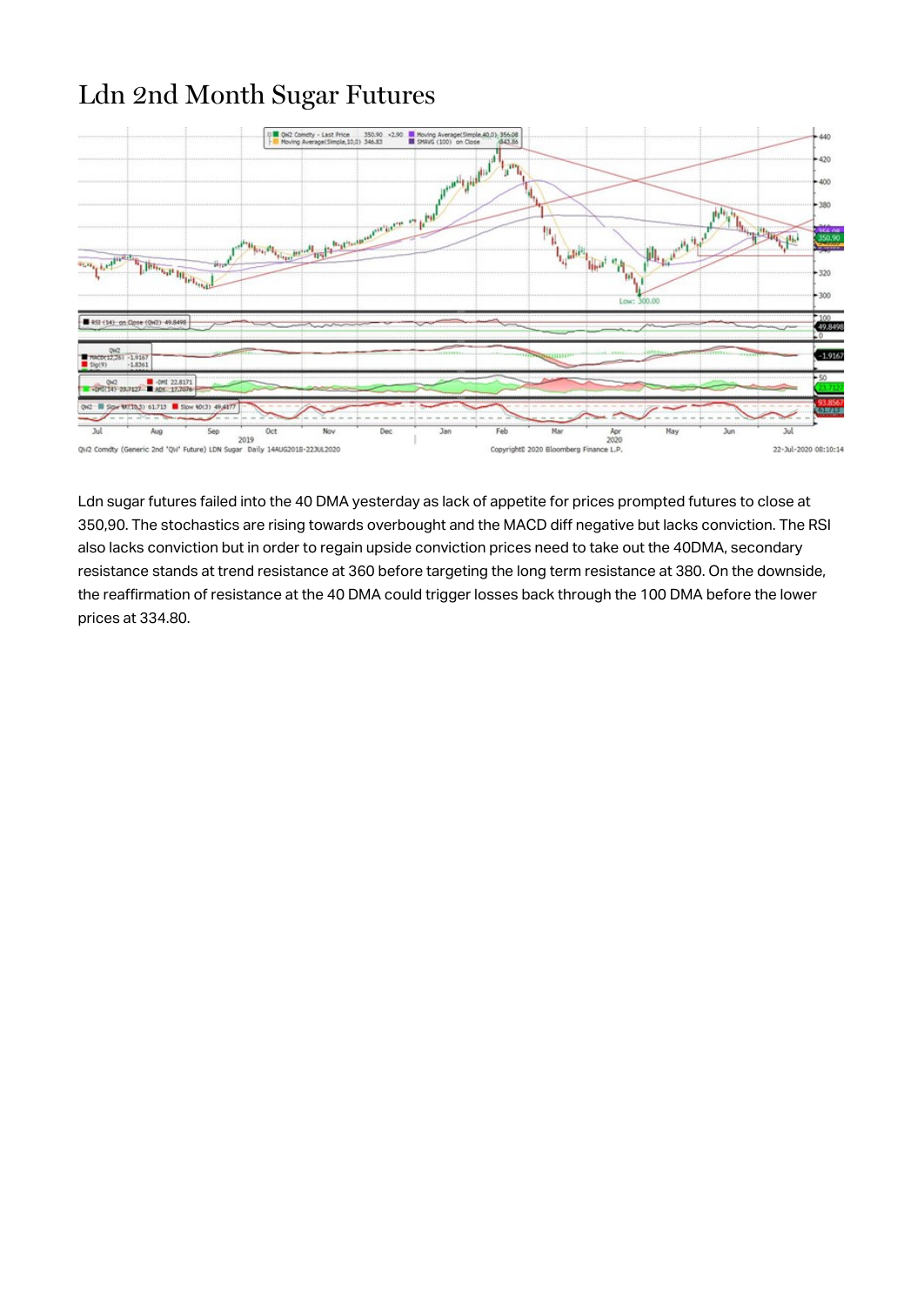## NY 2nd Month Coffee Futures



NY coffee futures gained ground yesterday as intraday trading saw appetite for prices at the 40 DMA prompting a close above the 100 at 101.75. The stochastics are rising and are in positive territory the MACD diff is positive and is starting to improve on the upside, the RSI is also positive. The full candle and close above 100 could suggest higher prices in the near term, prices have failed above 102 in recent weeks. This could trigger losses back through 100. However, to regain upside conviction prices need to take out 104.65 and then the 100 DMA at 107.60. On the downside, prices need to take out support at 99.21 and then the key level at 95.80. Buying pressure is improving and we expect prices to edge higher.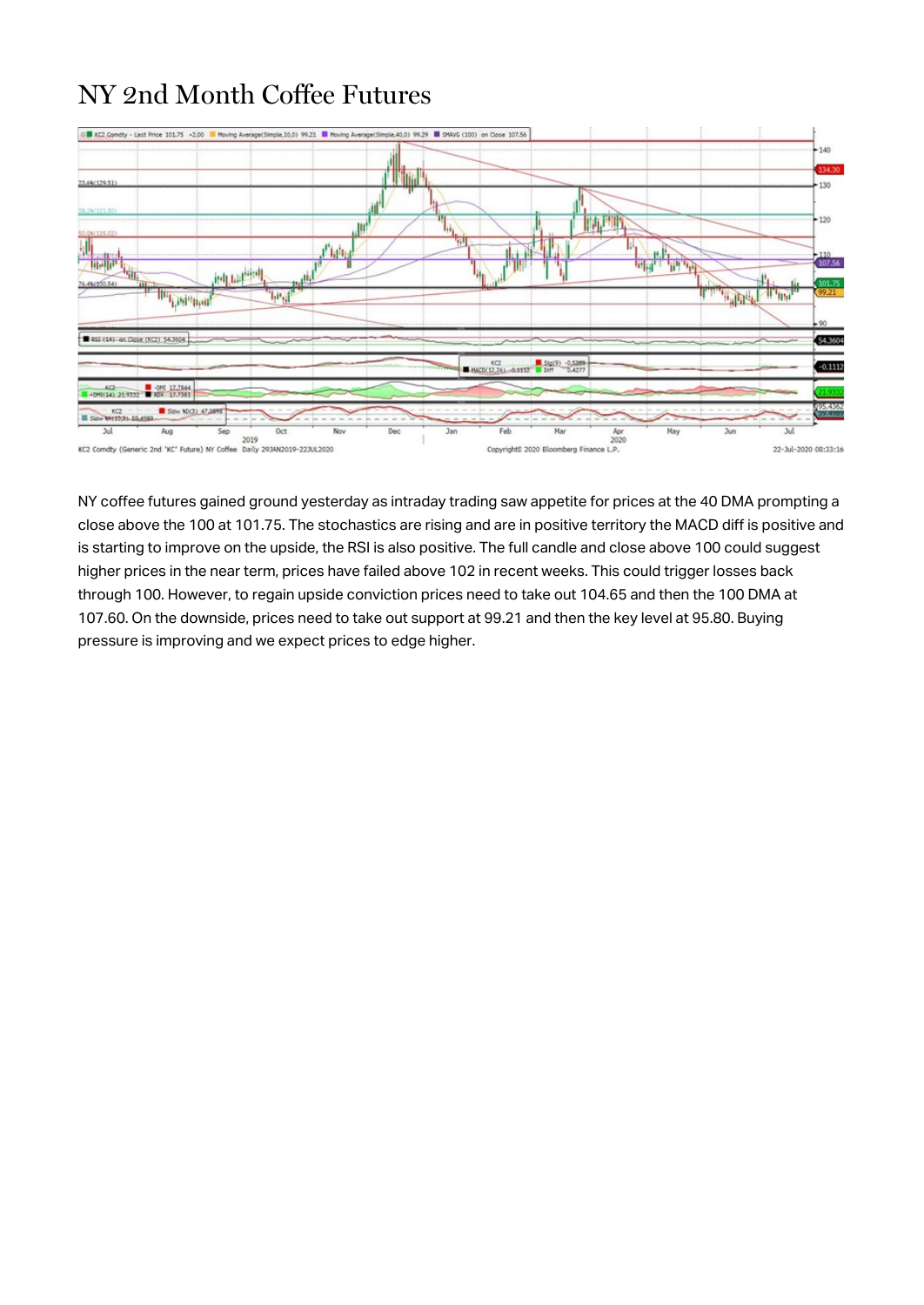## Ldn 2nd Month Coffee Futures



Ldn coffee surged higher yesterday as protracted buying pressure prompted a close above key support at 1300, the market closed at 1317. The stochastics are in overbought territory and the MACD diff is diverging on the upside suggesting higher prices. The full candle and strong close, indicate we could see a test of resistance at 1331. The candle confirms the three white soldiers and bullish candle on Friday. On the downside, lack of appetite for prices above 1300 could trigger losses back towards 1250. Secondary support stands at 1238 before the moving averages which have converged around 1210. Momentum is on the upside and we expect this to remain the case in the near term.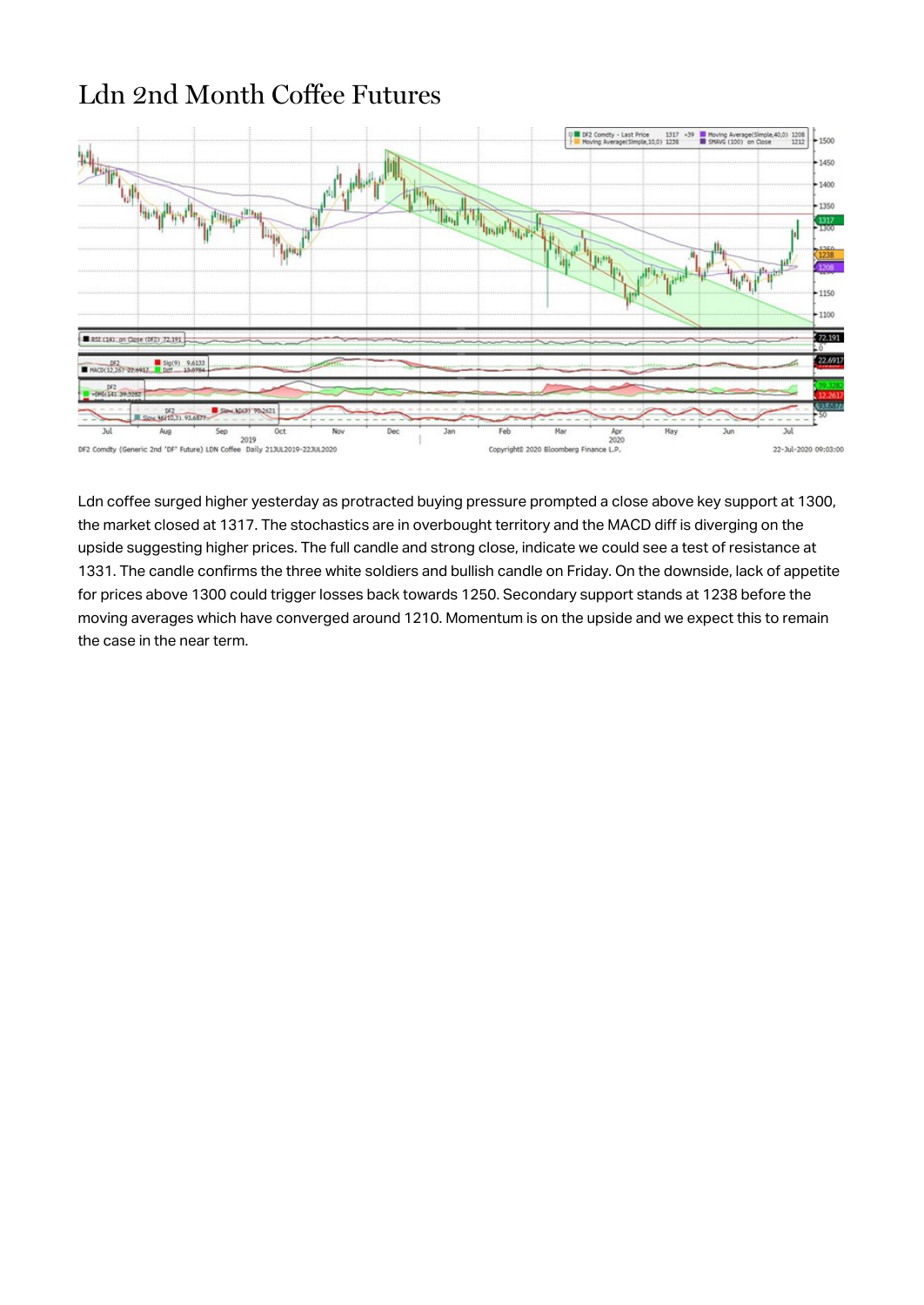#### NY 2nd Month Cocoa Futures



NY cocoa futures lost ground yesterday after prices failed into the 40 DMA prompting a close at 2178. The stochastics are rising and the MACD diff is also positive and diverges but prices fail to confirm the outlook of higher prices after failing into the 40 DMA. Futures need to close above trend resistance and then target 2400 in the long run. On the downside, the upside tail suggests lower prices in the near term. Prices need to close below 2165 once again before targeting 2085. Long term momentum is on the downside and the reaffirmation of resistance suggest this trend will remain intact.